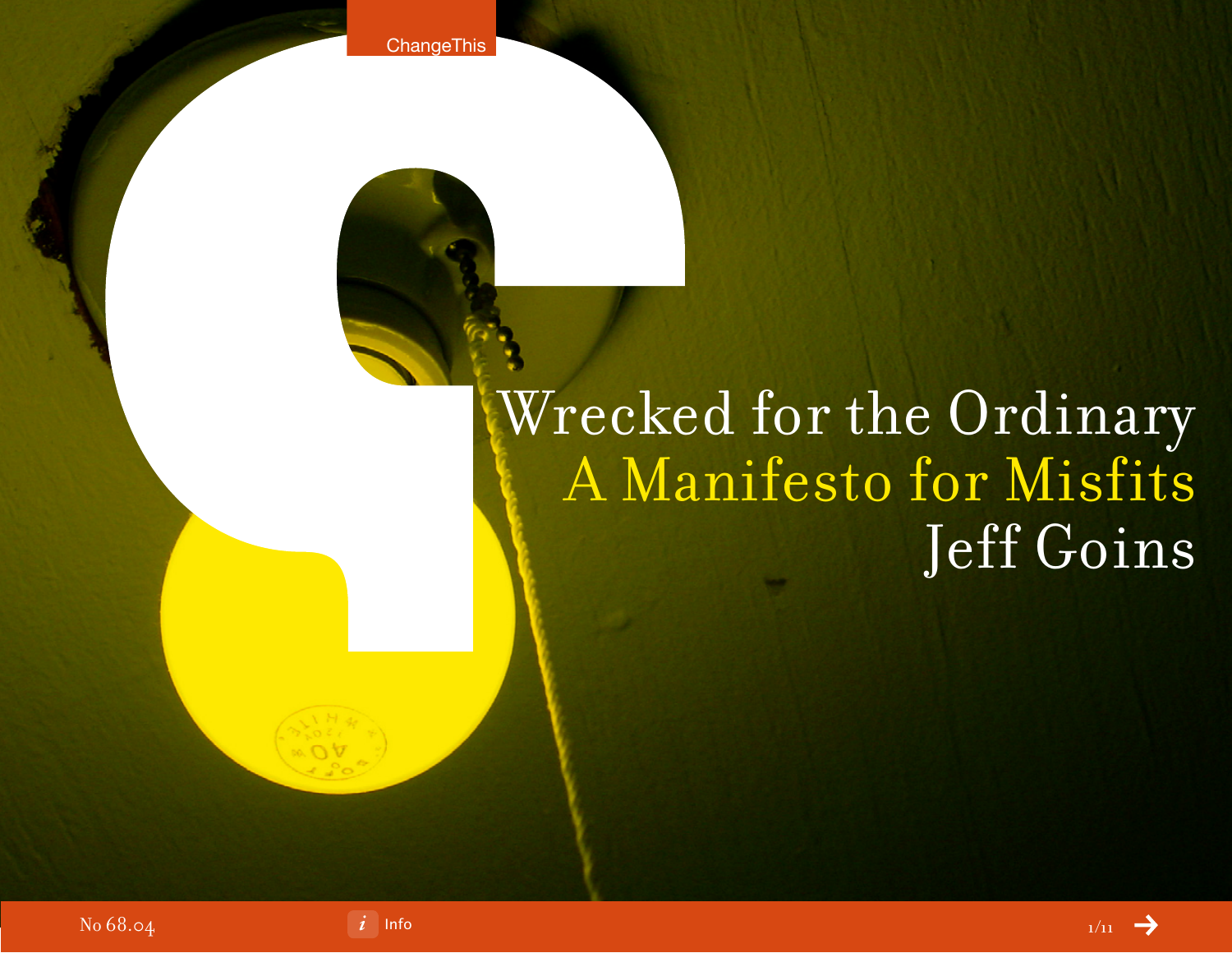**ChangeThis** 

# Most people don't know who they are.

It sounds trite, but it's true.

Of course, they aren't willing to admit that. You're probably not. I certainly wasn't. But that doesn't change the reality that most people, young people especially, are suffering from an identity crisis. They're struggling to find meaning in their everyday lives. They're floundering, lost in a cloud of insignificance and mediocrity.

And they can sense this void. So they make up for it with performance: working late nights at the office; getting involved in church activities; spending hours on the internet; even reading self-help books.

Or they overcompensate with activity: they join community groups or study the Kabbalah; they subscribe to countless magazines and never read them; they end up falling in love with romance novels or pornographic films, both of which are (sadly) wildly popular these days.

They strive. They long for what they can't have and thus despair, perhaps growing a bit disillusioned.

Why should it come as a surprise? They're searching for meaning and ultimately ending up feeling tired, worn out, and frustrated. If we were entirely honest, you and I would have to admit that we've been there ourselves. Perhaps far too often.

"Something's missing," John Mayer wrote, "and I don't know what it is." Something is missing. Something important. Something necessary to making a difference in the world. And most are afraid to find out what it is.

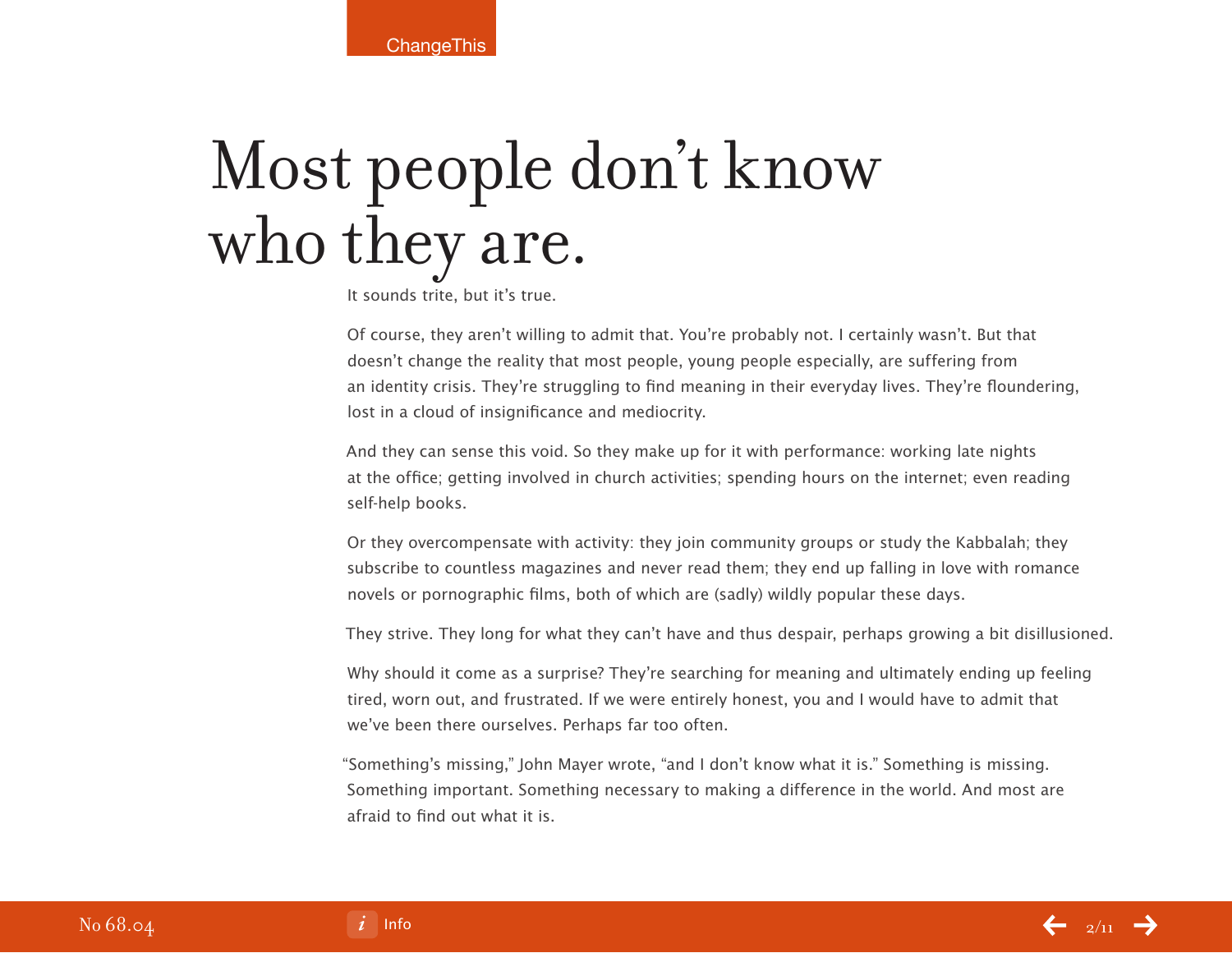This is a manifesto about the discovery process of finding what's missing. It's not as glamorous as a get-rich-quick scheme or as mystical as New Age spirituality. It doesn't shine with the veneer of a car salesmen's suit or catch your eye like a pretty girl. No, it more likely grabs your attention like a week-old bag of garbage sitting in the corner or piques your interest like nails on a chalkboard. Yes, it's hard, but it can't be denied.

A couple of years ago, I started helping missionaries tell their stories. I realize that not everyone reading this may be able to relate to that line of work, but nonetheless, I believe the lessons I learned from this group were extremely relevant and universally important. As I kept hearing people—twentysomethings, in particular—recount their stories of serving some of the poorest of the poor in the developing world, I began observing certain trends.

These people were getting it—really understanding life and what it's supposed to be about. In the face of intense pain and suffering, they were shedding their culture-driven narcissism and getting something else in return. They found compassion, selflessness, *freedom*. They were sinking their teeth into the finer points of what it means to be human. They were actually making a difference on this seemingly futile ball of dirt, and it was inspiring.

No matter where they were, the outcome was essentially the same. In the jungles of Peru, meeting aboriginal peoples while floating on a barge down the Amazon. In the inner-city neighborhoods of Philadelphia, surrounded by poverty and crime, prostitutes and crack addicts. In South Africa, in the company of dying mothers and babies infected with HIV. Everywhere that there was pain, these people were there. They weren't fleeing from it; they were embracing it.

In the midst of despair, there was implicit hope. In the face of suffering, there was true redemption. And I wanted it.



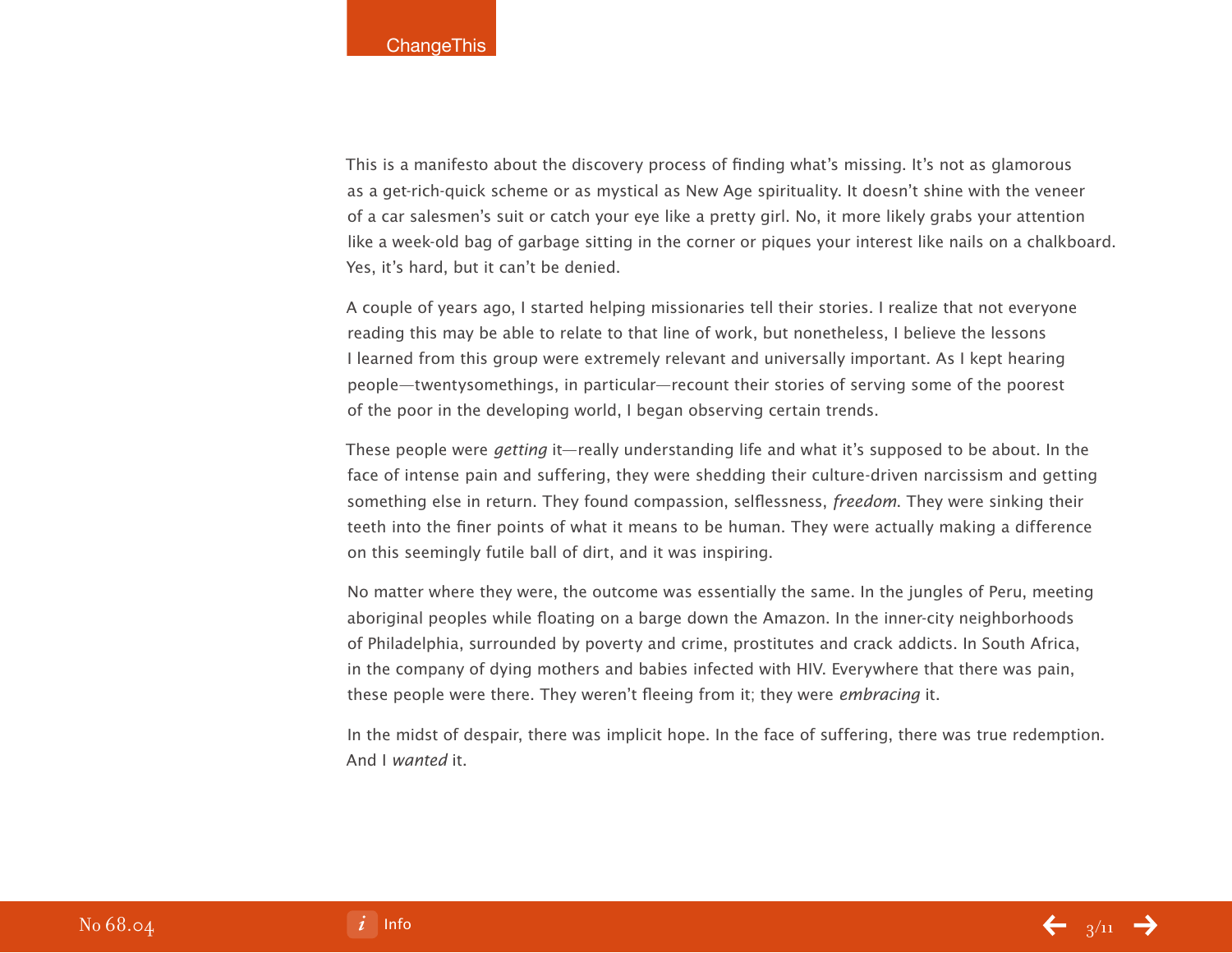For a season, these well-intentioned do-gooders would live amongst the poor, learn from them, and return a changed person. Their paradigm had shifted. Their worldview was now infected with a contagion that spread to every facet of their lifestyle. More than one person would say, "I've been wrecked." In fact, I started to hear this phrase a lot in different contexts. It wasn't just from missionaries, either. I heard it from Americorps students serving in urban public schools. I heard it from suburbanites who had had a brush with the less fortunate and couldn't bear to return to their Wal-Mart lifestyles. I heard it from businesspeople who had learned that their gift of entrepreneurship was intended to not only bless themselves, but others, as well.

These people were all being wrecked by the promise of a better world, of a way of life that didn't revolve solely around the self, but made room for others. It was an awakening of sorts, a coming to grips with the fact that the American dream is a disappointment. As the rock group Switchfoot sings: "Man-made never made our dreams collide."

In the midst of despair, there was implicit hope. In the face of suffering, there was true redemption. And I *wanted* it.

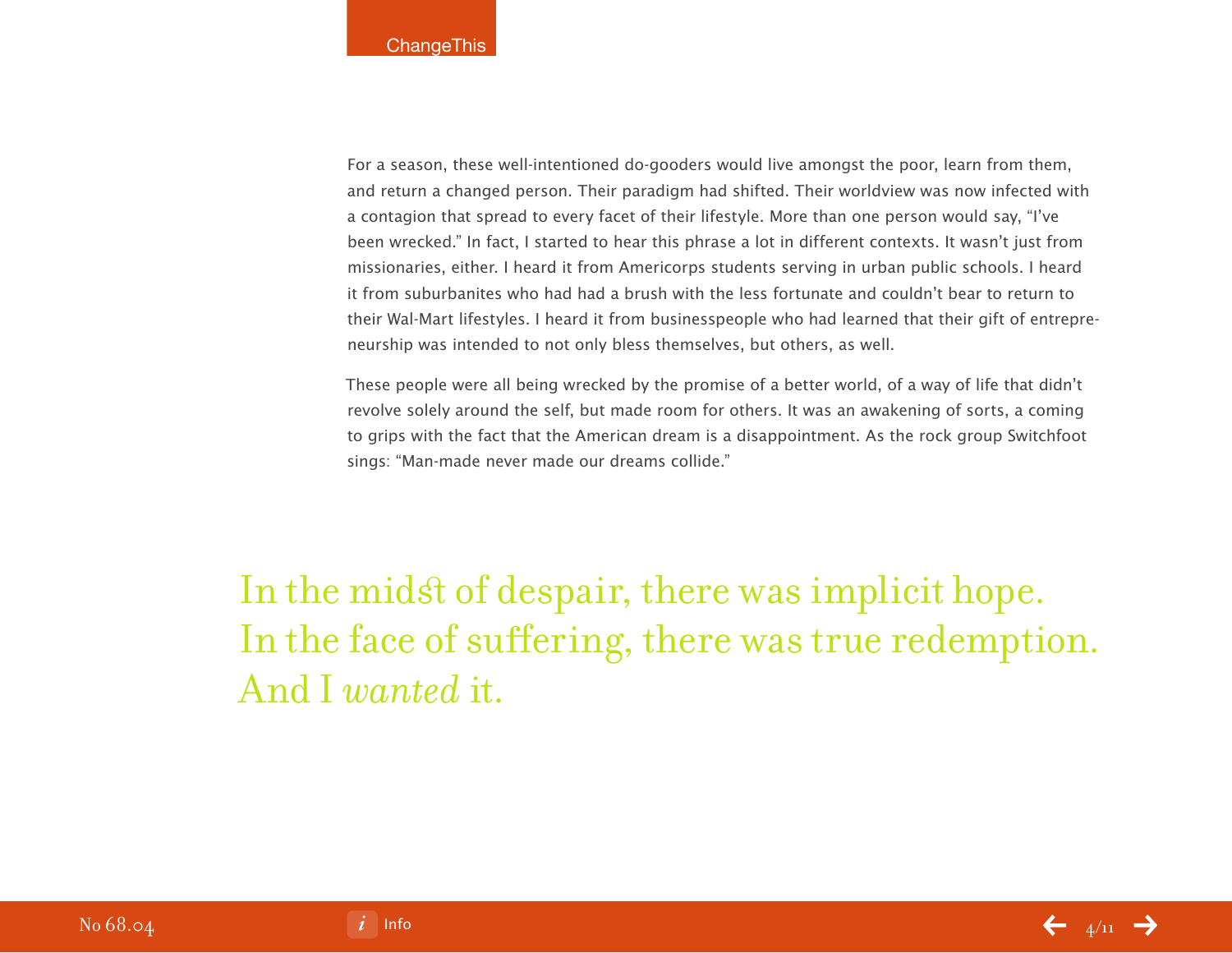## What does it mean to be wrecked?

To be "wrecked" is to be disabused of the status quo. It means to have a redemptive transformation, often catalyzed by a brush with the pain of a dying world. The process is anything but pretty. It's harsh and real and painfully honest. Finding out who you are and what your place is feels like a sweater unwinding thread-by-thread. Your old life begins to make less and less sense in light of your new priorities, and it seems futile to rebuild the old way of living.

At first, it's disorienting—maybe even distracting. It calls out of you the greatest parts of you the parts you might be afraid to let out.

To be wrecked begins with an experience. It pulls you out of your comfort zone and, consequently, out of self-centeredness. Whether you want it or not, this is what happens—your old narcissistic dreams begin to fade in light of something bigger, something better. The process leaves you with a paradigm that is still left standing after the "real world" has slammed into your ideals a couple dozen times. It's hard, but only because all things worth fighting for are hard. Being wrecked means that everything you believe about this world, yourself, and your destiny is now in question. Because you've seen something larger.

In the end, you're not who you were before. You're different. You're changed. You may even feel like your old values have been, in a sense, ruined by this new worldview. As confusing or as difficult as that may sound, it's a good thing.

# To be "wrecked" is to be disabused of the status quo.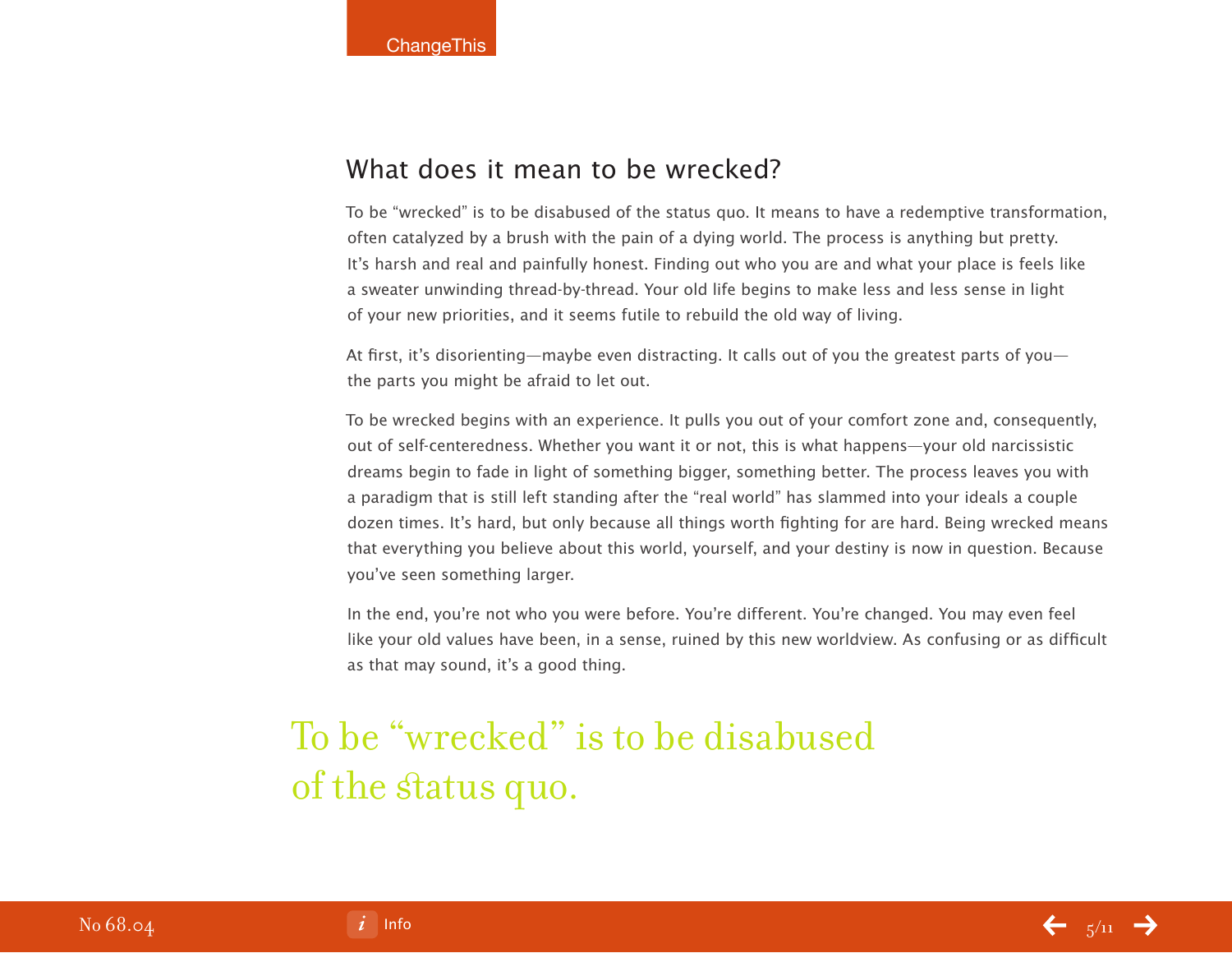## Being wrecked is more than a self-help program.

Phrases like "finding yourself" and "discovering your purpose" have become so cliché that they now sound ridiculous to us, especially for those who tend to think of themselves as members of the postmodern generation. The phrases conjure images of blue-haired church ladies on TV or a Zig Ziglar book series (nothing against Zig). They may have the best of intentions, but ultimately, they fall short.

Words like "initiation" and "rite of passage" tend to ring more authentic to our 21st century ears. Even "pilgrimage" is a moniker we can more readily adopt. We realize that we as humans are on a journey, and like all great voyages, we know that we will discover things about ourselves that we didn't before know. "Enough already," we say of programs and systems and 12 steps to a better life.

There's something ultimately insincere and unfulfilling about the promise of a "better you" that doesn't involve pain and sacrifice.

The real road of meaning is dirty and full of jagged rocks, even pieces of glass. It's long and difficult, and that's how we would prefer it. Jesus called this "the road to life that was so narrow few actually found it." John Bunyan depicts this as an epic struggle in which the hero must fight his way through opposition into paradise. Emily Dickinson wrote about it in a poem: "Success is counted sweetest / By those who ne'er succeed / To comprehend nectar / Requires sorest need."

There's something ultimately insincere and unfulfilling about the promise of a "better you" that doesn't involve pain and sacrifice.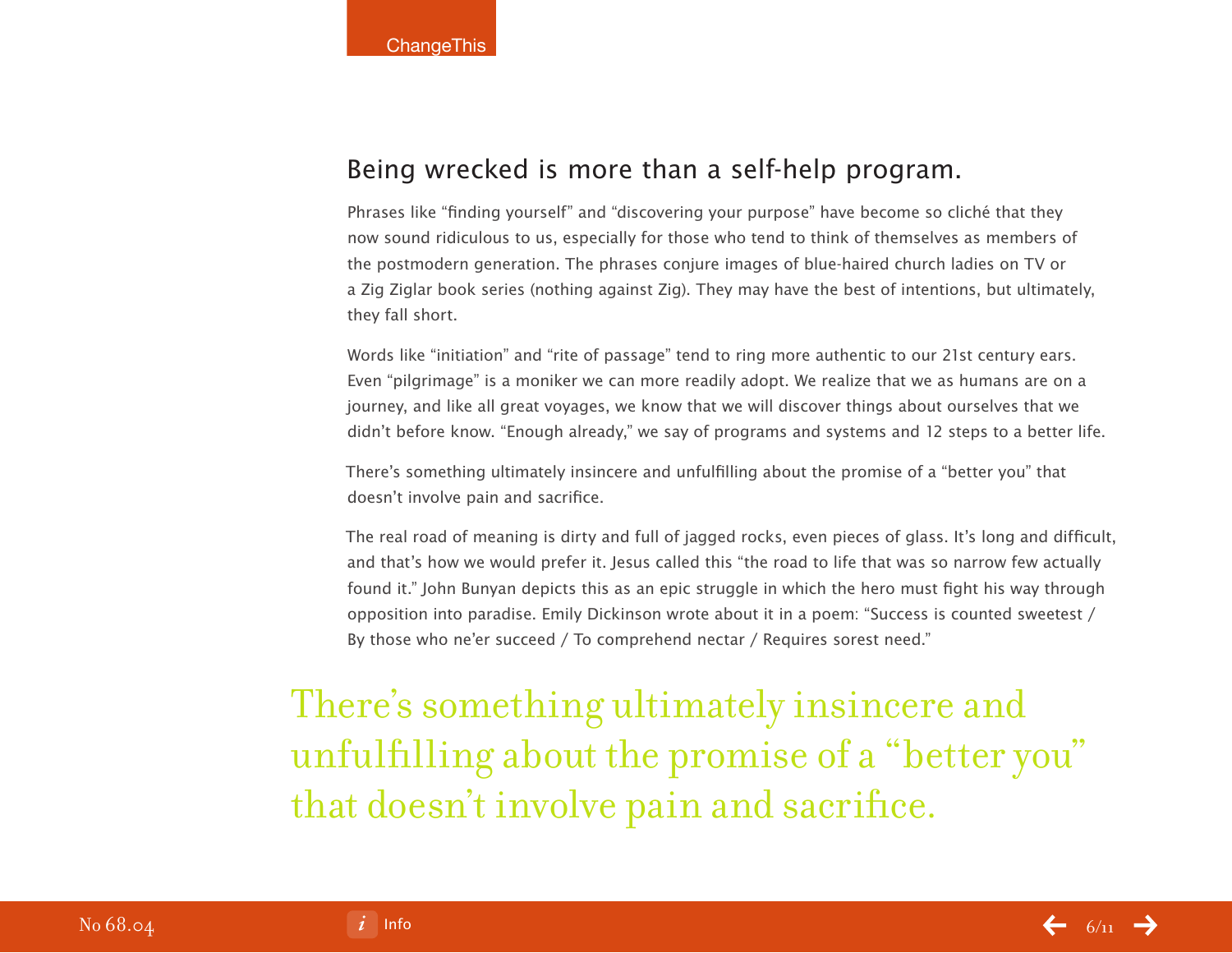Despite the fact that the self-help section at Barnes and Noble taunts us with half-truths and false hopes, we keep searching. We want purpose. We long for it.

Every day, we're looking for meaning. You can see it in people's eyes at the mall, in the products we buy and never use, in the books on our shelves, in the clothes that we buy that somehow never make us look how we dreamed they would. When you encounter the world's deep need and have a revelation of how you can be a part of something greater than the consumerist pursuit of self, that all changes.

The result is being "wrecked."

Personally, I first got wrecked in Spain. I was a college student studying abroad in Seville, a city rich in culture and history. The beginning of Flamenco music can be traced back to this city where Christopher Columbus is allegedly entombed. For me, it wasn't so much about where I was as much as it was who I was becoming.

I was wrecked by the community of gypsies that were confined to the outskirts of town, where they would sell scarves and bags and knock-off DVDs. My heart was stirred by the beggars outside of the third largest cathedral in the world and the lonely faces I passed each day. I was wrecked by a world that I had never before known—a world that was becoming real for the first time to me.

It's the unfamiliar that calls us to be more than we could ever be on our own. And in that period of discomfort, we learn something about life—real life—that we didn't know before. Something cataclysmic or maybe even gradual happens. Nonetheless, something has to set all the subsequent events into motion.



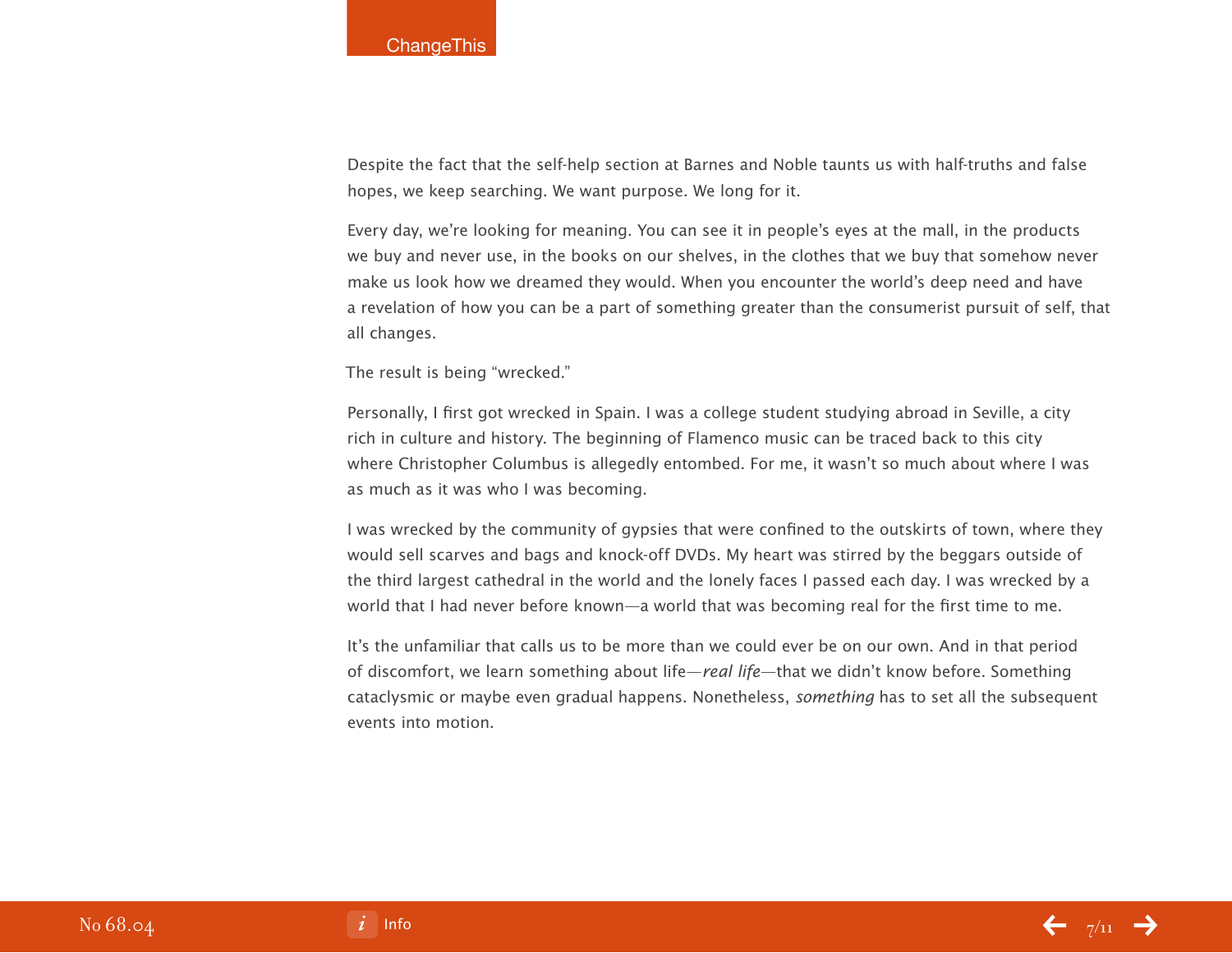### To be wrecked requires a Moment.

In each of our stories, there is a moment when all of our priorities, all of our concerns, are shifted. Our identity begins to change with it. We sense a disparity between what is and what should be. There is a nagging feeling in our souls that something's been wrong with the world for a while, and when this Moment happens, the feeling is no longer bearable. You no longer "fit" into the old world. You've seen too much, heard too many things, and you can't go back to ordinary living.

Good. That's the point. That's how it's supposed to be. Yet, this new heightened awareness doesn't come intuitively. You have to stumble into it. In a way, it happens to you. For many people, it comes with the birth of their first child. However, the Moment is necessary.

This is when life begins to mean something. It's when your place in the world makes more sense. And it's not all rainbows and butterflies. It's tough—full of real hardship and real challenges. There will be defeat along the road, immense tragedy that doesn't make sense or resolve right away. And you wouldn't have it any other way.

In Po Bronson's What Should I Do with My Life?, a book that details the lives of those who have sought something more than the status quo, this shift is drastic. And the effect is a person whose life is not lacking substance or depth. Bronson writes:

[W]hen I say that these are ordinary people, I mean they're real. They're messy and complicated. You hold in your hands the antithesis to all those books which pretend their one-size-fits-all formula will result in rosy, happily-ever-after Hollywood endings. I'm a chronicler; this is (foremost) a social documentary of people's lives; it just so happened that I learned a ton in the observation. The result might lack the comforting ease of a cure-all, but it makes up for it with integrity. (You want a step? Step one: stop pretending we're all on the same staircase.)

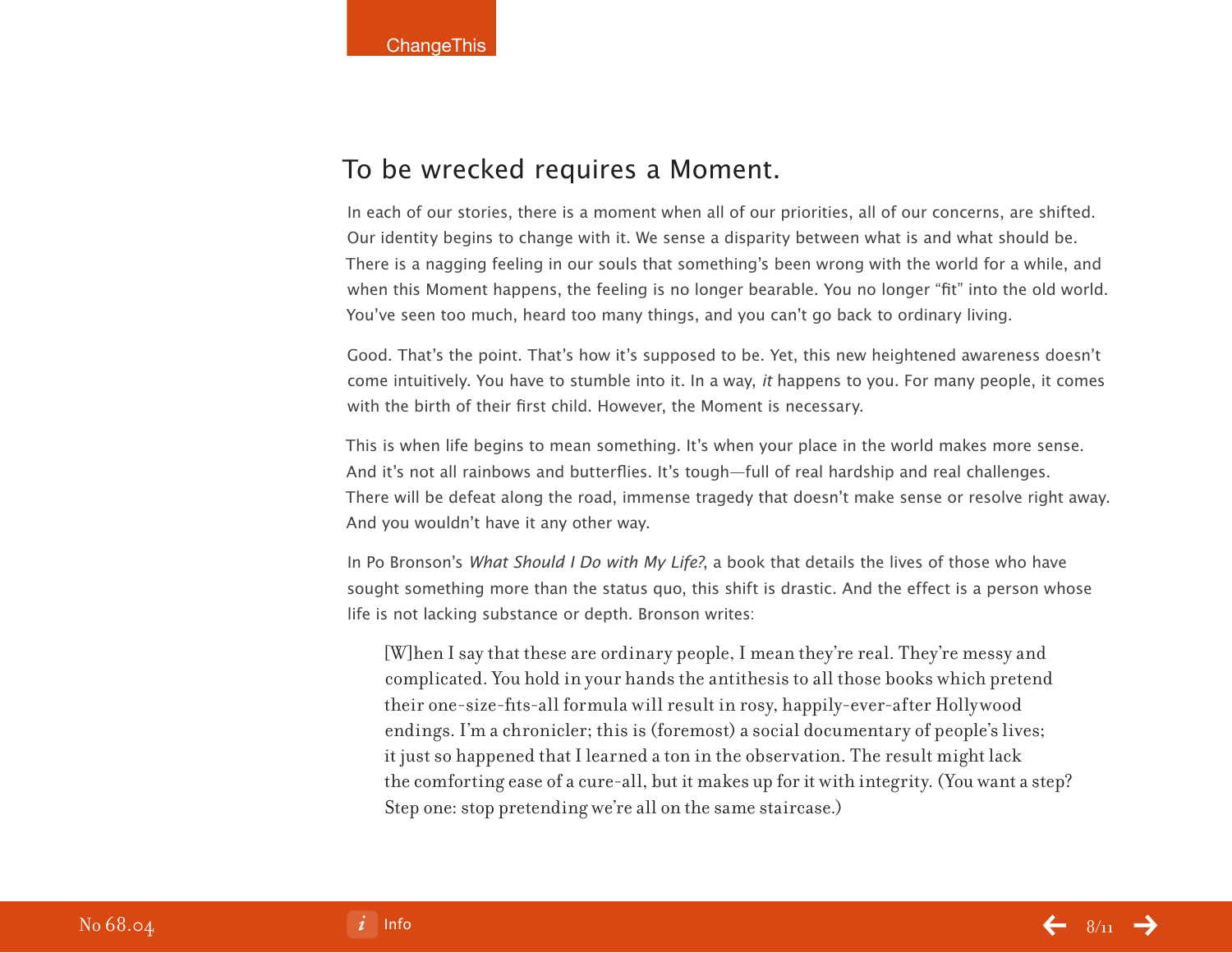Setting aside all pretenses—not a bad place to start. This manifesto isn't meant to give you answers, but to further provoke your questions. If you can begin to honestly ask these questions of yourself without giving pat answers, you're on your way:

What if you were made for a purpose?

What if there was more to the meaning of life than your own story, but rather an overarching narrative in which you had a crucial part to play?

What if you had to give up your own dreams and sense of security to play your part? Would it be worth it? Bronson elaborates more on this:

We are all writing the story of our life. We want to know what it's "about," what are its themes and which theme is on the rise. We demand of it something deeper, or richer, or more substantive. We want to know where we're headed—not to spoil our own ending by ruining the surprise, but we want to ensure that when the ending comes, it won't be shallow. We will have done something. We will not have squandered our time here.

I submit that we all want to lead more meaningful lives, so that one day we can tell better stories to our grandkids. So that our children can be proud of their name. So that we can have some ground on which to stand when God asks us what we did with this time we were given.

Maybe it's messier than you thought. Maybe something can only be born when something else dies. Maybe your "coming alive" initially feels like being dragged through the dirt. Maybe you and I are hanging by a thread of grace for most of our lives; maybe we're expected to be humble, not haughty, with the breaks we've been given in life. Maybe we're supposed to pay good deeds forward. Maybe we're supposed to think about ourselves and what we "get out of it" far less than we do. Maybe we need to sacrifice more.

Maybe we'll actually enjoy it.

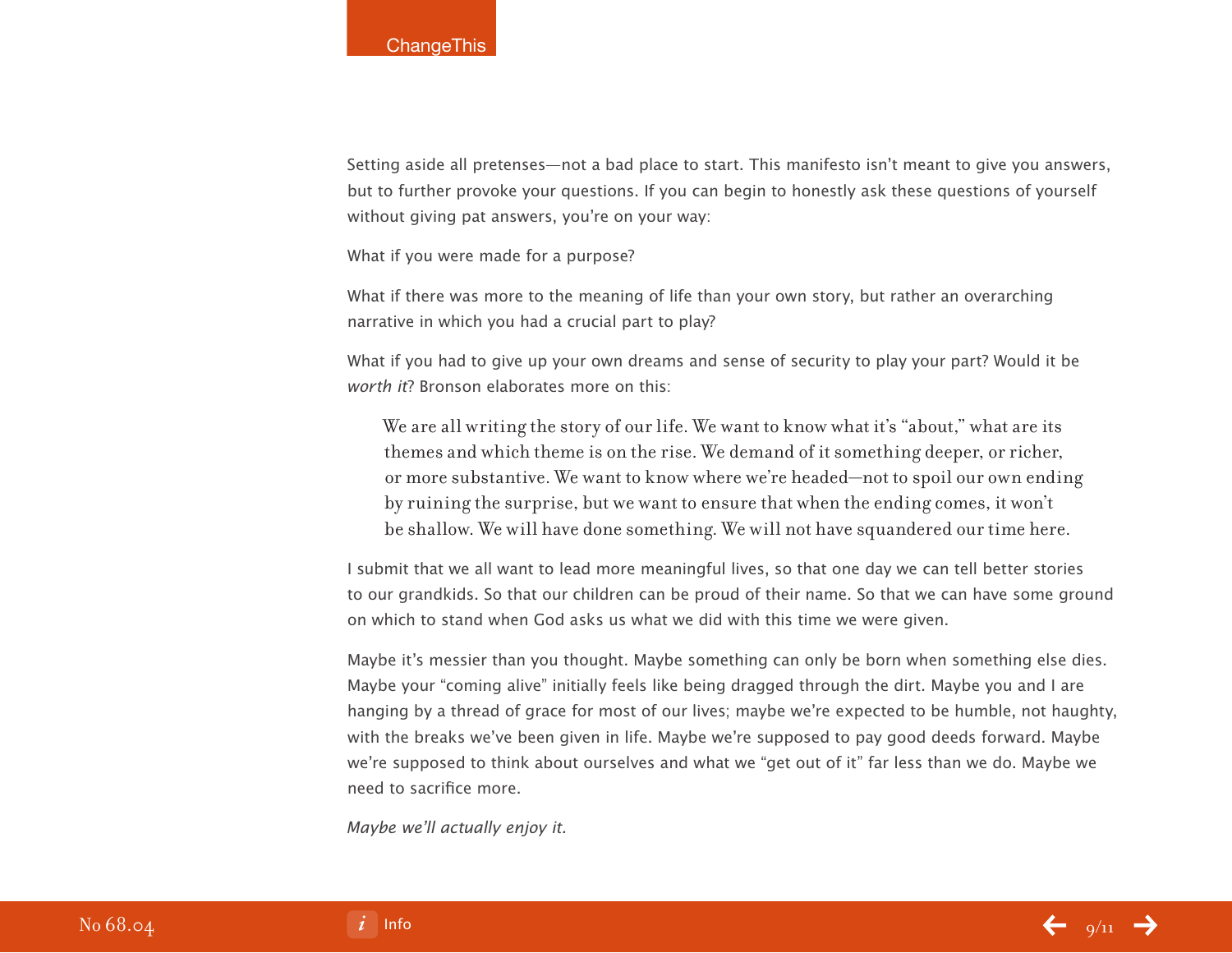It's time, friends. Time to give back. Time to step out and risk more than we want. Time to dream dreams bigger than we imagined. Time to mourn with those who mourn, to bring beauty where there were ashes before, to announce a new season in the world. This isn't just altruism or compassionate living; it's something more than a tax write-off or publicity stunt.

It's a shot at living the lives that we were meant to live, that we're scared to live, that the world needs us to live. And that we need us to live.

This is the uncomfortable part of reading this manifesto: It's time to act, to actually do something. I've put you in an uncomfortable position. You see, you have to respond to this call. You have options, of course. You can dismiss it or take it to heart. You can throw it out or let it keep you up at night. But you have to do something with it.

I'm hoping you'll mull this idea over and consider the life you've been living. I hope you'll wonder, as Jack Nicolson's character did: "Is this as good as it gets?" Frankly, I'm hoping you'll step out and experience a Moment that changes you forever. And I hope that it wrecks you. If it does, it will not be the end, but only the beginning of something more.

This will not be easy, but you don't want it to be. If it were easy, then everyone would do it. And everyone won't do it, but you could. If you've been wrecked, you know that there is no choice. You've seen a fourth dimension, collided with a new reality. And there's just no going back to the same old life you had before.

#### **You know this. I know it. It's time. It's time to act.**